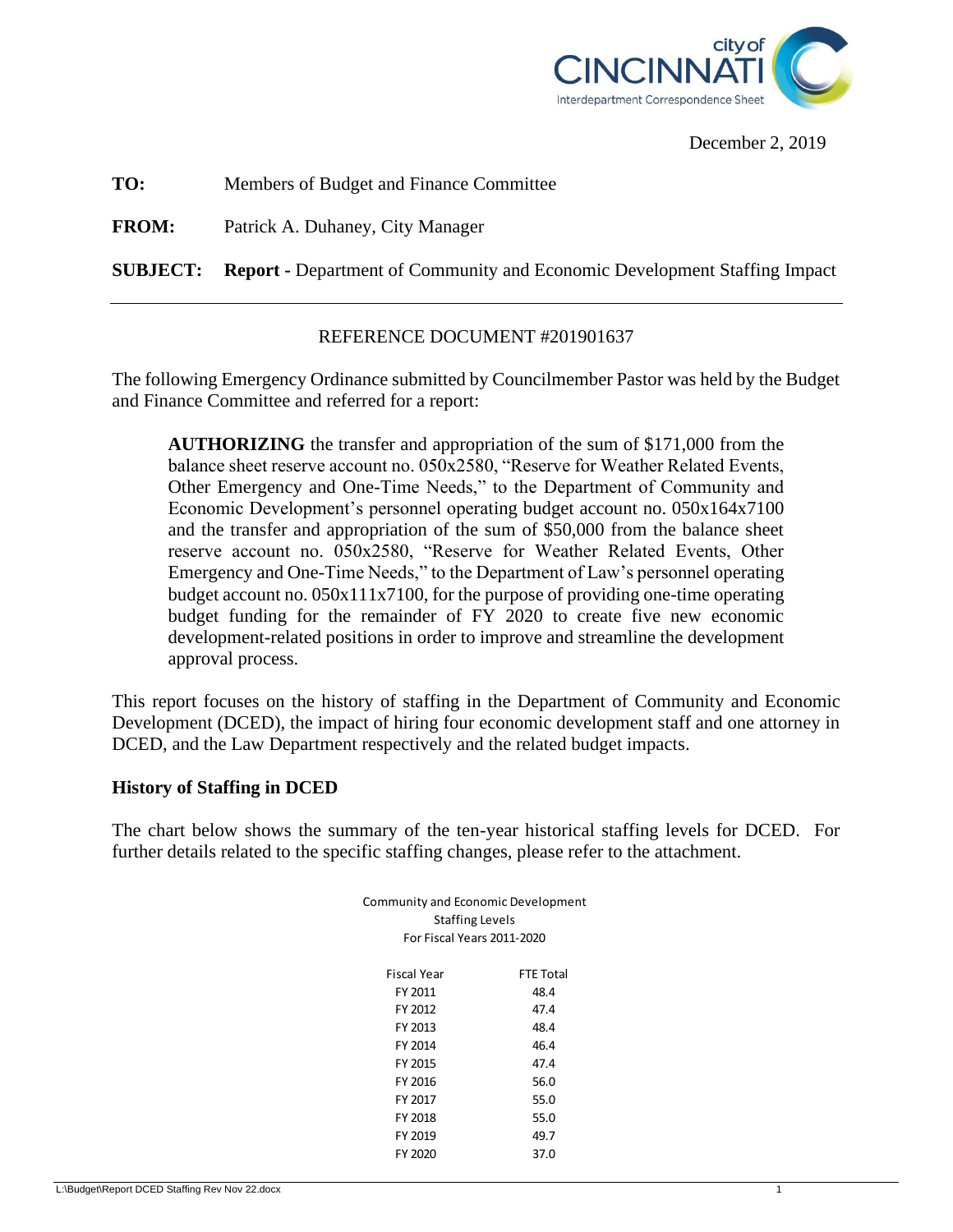# **Impact of Additional Staff in DCED**

If four additional staff are added to DCED, the following is a list of assignments and duties:

*Housing Division (Agency 162) – One additional Development Officer:*

- Increase DCED capacity to attend recurring Community Council and Community Development Council (CDC) meetings to discuss neighborhood housing projects/concerns. Current capacity limits staff attendance at these meetings.
- Undertake review and recommendation for requests for assistance for housing development projects.
- Initiate requests for proposals (RFP) to sell vacant land owned by the City and marketable for housing. DCED's goal for this was missed this year due to staff constraints.

## *Economic Development Division (Agency 164) – Two additional Development Officers:*

- Increase DCED capacity to attend recurring Community Council and CDC meetings to discuss neighborhood development projects/concerns. Current capacity limits staff attendance at these meetings.
- Undertake business retention and expansion visits to businesses outside of the urban core. This would increase DCED's capacity to visit businesses and assist them in concerns affecting local operations and assist in the retention and expansion of our income tax base (especially as neighborhoods begin to experience more interest from businesses as locations to locate or expand).
- Undertake review and recommendation for requests for assistance for commercial  $\&$ industrial development projects, including proactively identifying neighborhood opportunities.
- Craft and implement DCED's strategy to train a cohort of minority & disadvantaged businesses for real estate development.

### *Major Projects Division (Agency 164) – One additional Development Officer:*

- Increase DCED capacity to attend recurring Community Council and CDC meetings to discuss neighborhood development projects/concerns. Current capacity limits staff attendance at these meetings.
- Undertake business retention and expansion visits to businesses inside of the urban core. This would increase DCED's capacity to visit businesses and assist them in concerns affecting local operations and assist in the retention and expansion of our income tax base.
- Undertake review and recommendation for requests for assistance for commercial development projects within the Central Business District.

### **Impact of Adding One Attorney in Law**

If one additional attorney is added to the Law Department for economic development responsibilities, the following is a list of assignments and duties:

• Increase response time for contracts related to DCED's neighborhood business district improvement program and Notice of Funding Availability process which presently have longer contracting timelines.